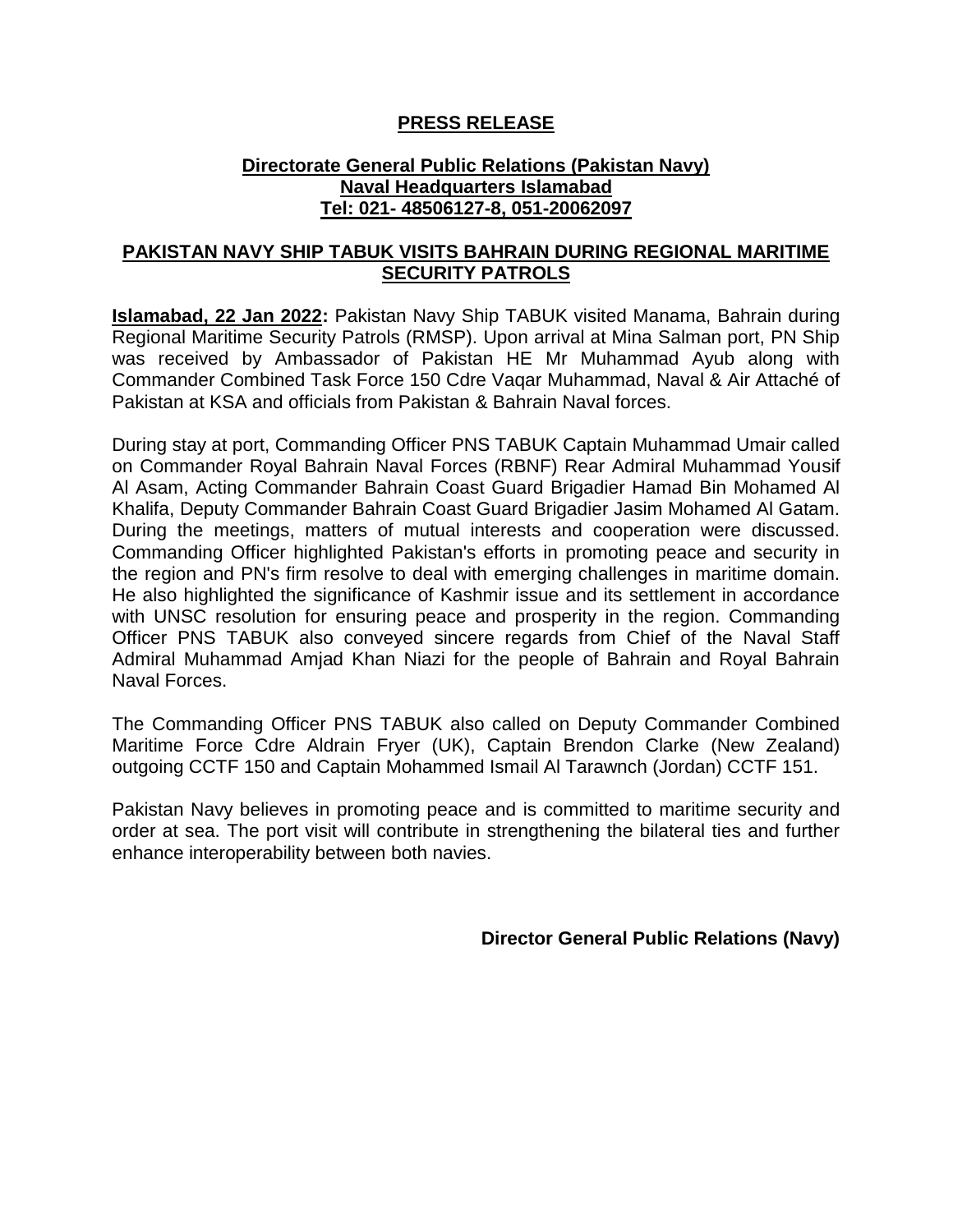

Commanding Officer PNS TABUK exchanging souvenir with Commander Royal Bahrain Naval Force<br>Rear Admiral Mohammed Yousif Al Asam during Pakistan Navy Ship TABUK visit to port Mina Salman Bahrain



Commanding Officer PNS TABUK exchanging views with Acting Commander Bahrain Coast Guard<br>during Pakistan Navy Ship visit to port Mina Salman Bahrain